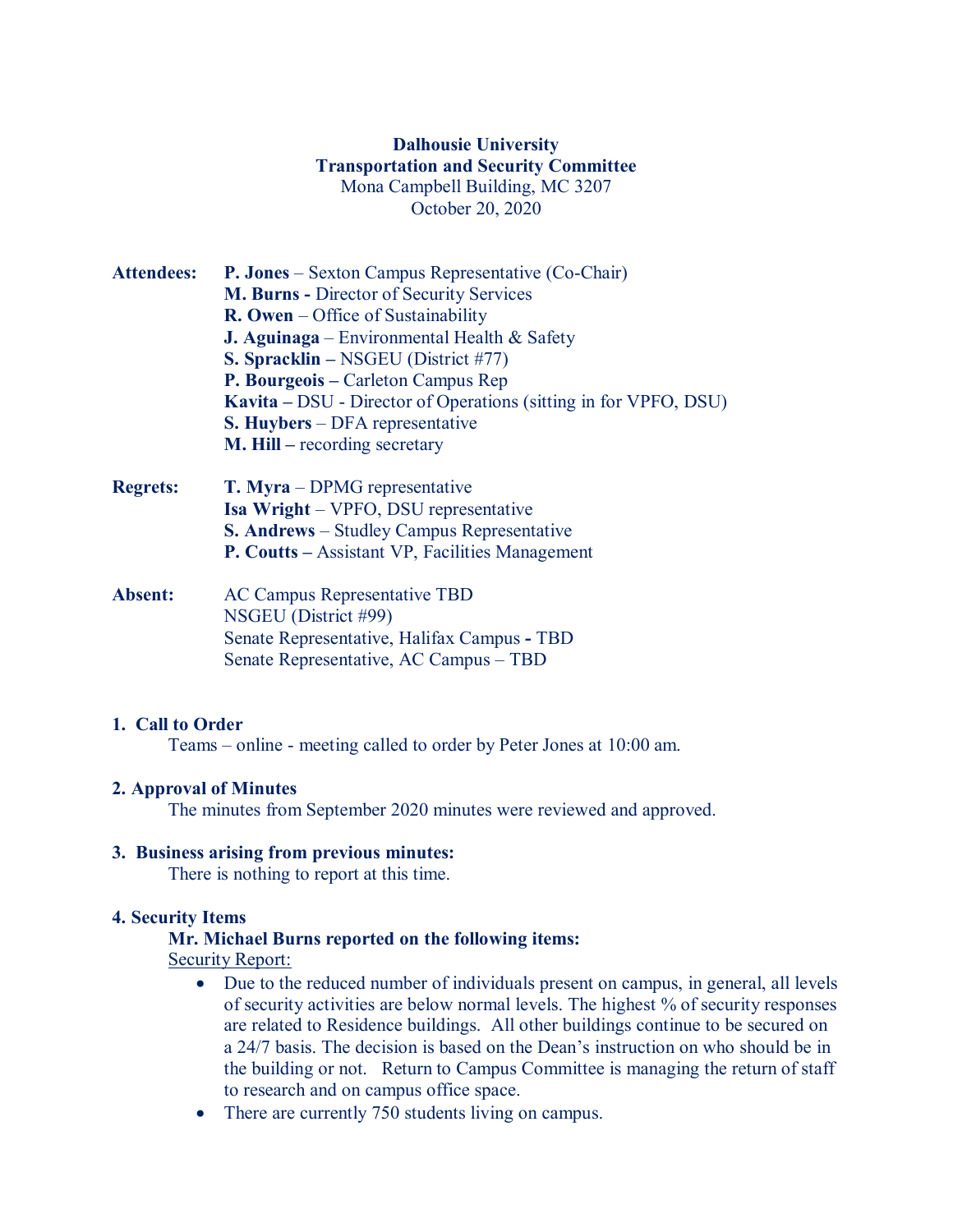#### Parking:

- The Dalplex Lot will be closed for resurfacing from October 20- November 1, 2020
- Rosina Lot has been configured for pay and display parking (hourly, daily, weekly or monthly), for people who does not wish to purchase the annual permit. This also allows other business establishments in downtown area to take advantage while most of the Dalhousie staff are working from home and students are participating in online classes.
- Reserved permit sales are down 2/3 compared to 2019. There were 218 reserved permits and over 600 general permits sold. Most of the reserved permit holders have chosen to hold off their renewal until next spring and have the option to purchase a general permit and maintain their ability to renew in 2021-2022. General permits are 75% lower than 2019 levels.
- Staff/Students not wanting to buy/renew their reserved or annual general permit has the option to use pay and display or parking meters.

### **5. Transportation**

Ms. Rochelle Owen reported on the following updates:

- Commuter survey that DalTrack has completed for Dalhousie University. It is similar commuting pattern as previous years. Bussing has gone up from 22% to 29-30%. Walking is still the primary mode. Bicycle is 5%.
- The Annual Sustainability Commuter survey will be sent out this year, questions will be different from previous survey. Ms. R. Owen also asking the committee members if there's any area of interest to focus on that would like to be added on the survey. Mr. Mike Burns suggested to get some ideas with regards to the Electric Vehicle use. Ms. Owen has prepared an EV report and will be ready in a couple of weeks – the report talks about the policy and practices, costs of installing the charging stations. The data will be circulated to members.
- E-Pass Employee Bus pass usually have 400 participants, we're at 200. Due to the CSB windows renovations, the Sustainability office will have to find a temporary space to accommodate staff who are coming in to renew their E-Pass which is happening in November for next year's pass.
- An advisor committee with HRM is in the process of developing options to enhance corridors and pedestrian in downtown area, bussing and parking. The plan is divided into three sections,  $1<sup>st</sup>$  is the University Ave to South Park,  $2<sup>nd</sup>$ section is Morris St. to Lower Water and 3<sup>rd</sup> upper part of campus down to Oxford. The idea is to connect from Oxford Street to Lower Water Street.
- Ms. Owen is leading the Transportation Accessibility sub-committee planning group. There are 10 students working with Ms. Owen. The group is an advocate role for services provided by others.

#### **6. New Business**

There is nothing at this time.

The meeting was adjourned at 10:43am

**The next scheduled meeting: Mona Campbell Conference Room 3207, November 16, 2020**